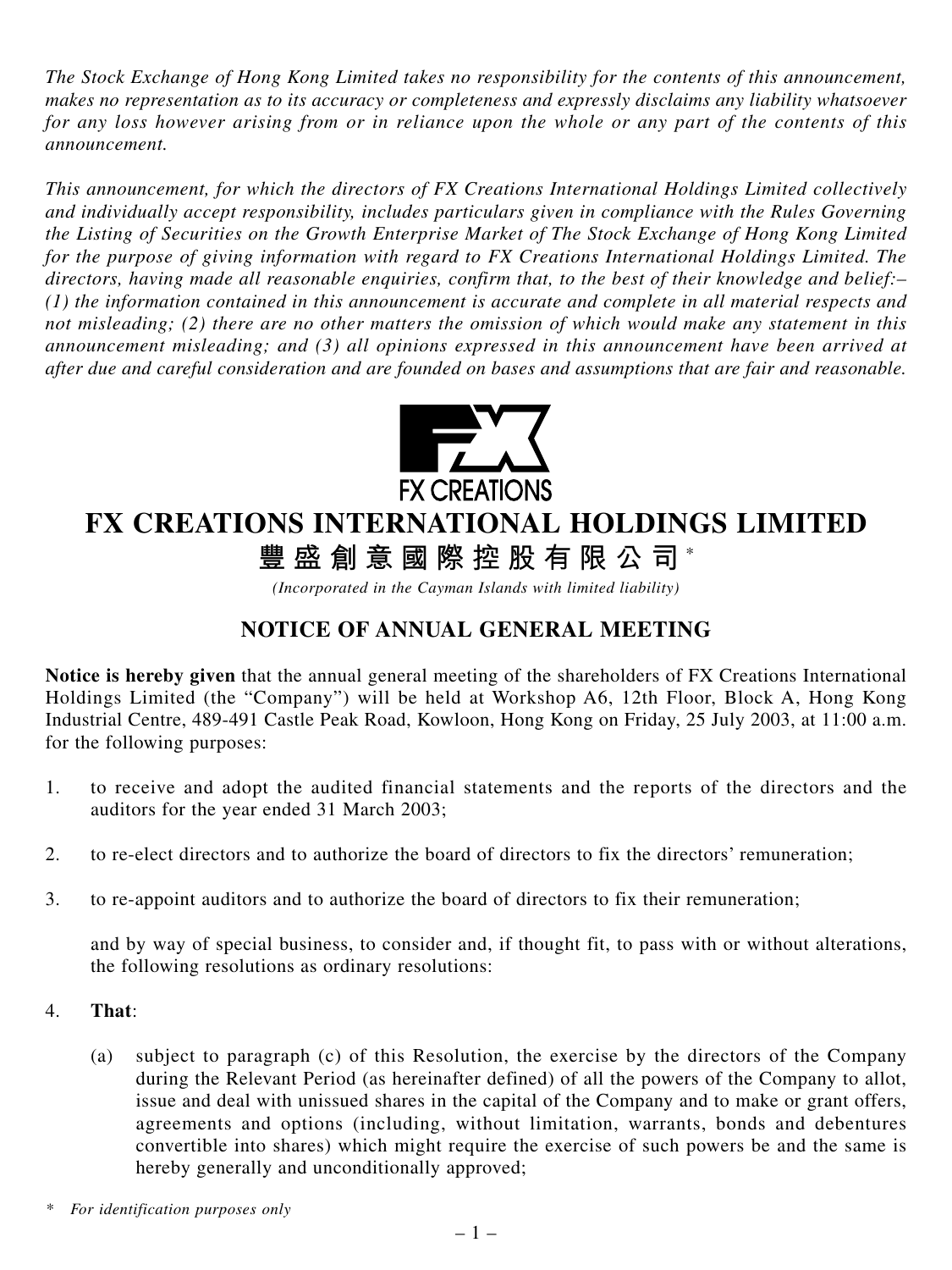- (b) the approval in paragraph (a) of this Resolution shall authorize the directors of the Company during the Relevant Period to make or grant offers, agreements and options (including, without limitation, warrants, bonds and debentures convertible into shares) which might require the exercise of such powers after the end of the Relevant Period;
- (c) the aggregate nominal amount of share capital allotted or agreed conditionally or unconditionally to be allotted (where pursuant to options or otherwise) by the directors of the Company pursuant to the approval in paragraph (a) of this Resolution, otherwise than pursuant to (i) a Rights Issue (as hereinafter defined); or (ii) the grant or exercise of any option under the share option scheme of the Company; or (iii) any scrip dividend or similar arrangement providing for the allotment of shares in lieu of the whole or part of a dividend on shares in accordance with the memorandum and articles of association of the Company in force from time to time; or (iv) any issue of shares in the Company upon the exercise of rights of subscription or conversion under the terms of any warrants of the Company or any securities which are convertible into shares of the Company, shall not exceed the aggregate of:
	- (i) 20 per cent. of the aggregate nominal amount of the share capital of the Company in issue on the date of the passing of this Resolution; and
	- (ii) (if the directors of the Company are so authorized by the passing of a separate ordinary resolution by the shareholders of the Company) the nominal amount of any share capital of the Company repurchased by the Company subsequent to the passing of this Resolution (up to a maximum equivalent to 10 per cent. of the aggregate nominal amount of the share capital of the Company in issue on the date of the passing of this Resolution), and the authority pursuant to paragraph (a) of this Resolution shall be limited accordingly; and
- (d) for the purpose of this Resolution:

"Relevant Period" means the period from the date of the passing of this Resolution until whichever is the earliest of:

- (i) the conclusion of the next annual general meeting of the Company;
- (ii) the expiration of the period within which the next annual general meeting of the Company is required by the articles of association of the Company, or any applicable law of the Cayman Islands to be held; and
- (iii) the passing of an ordinary resolution by the shareholders of the Company in a general meeting revoking or varying the authority given to the directors of the Company by this Resolution.

"Rights Issue" means an offer of shares in the Company, or offer or issue of warrants, options or other securities giving rights to subscribe for share open for a period fixed by the directors of the Company to holders of shares in the Company on the register of members of the Company on a fixed record date in proportion to their holdings of shares (subject to such exclusion or other arrangements as the directors of the Company may deem necessary or expedient in relation to overseas shareholders or fractional entitlements, or having regard to any restrictions or obligations under the laws of, or the requirements of, or the expense or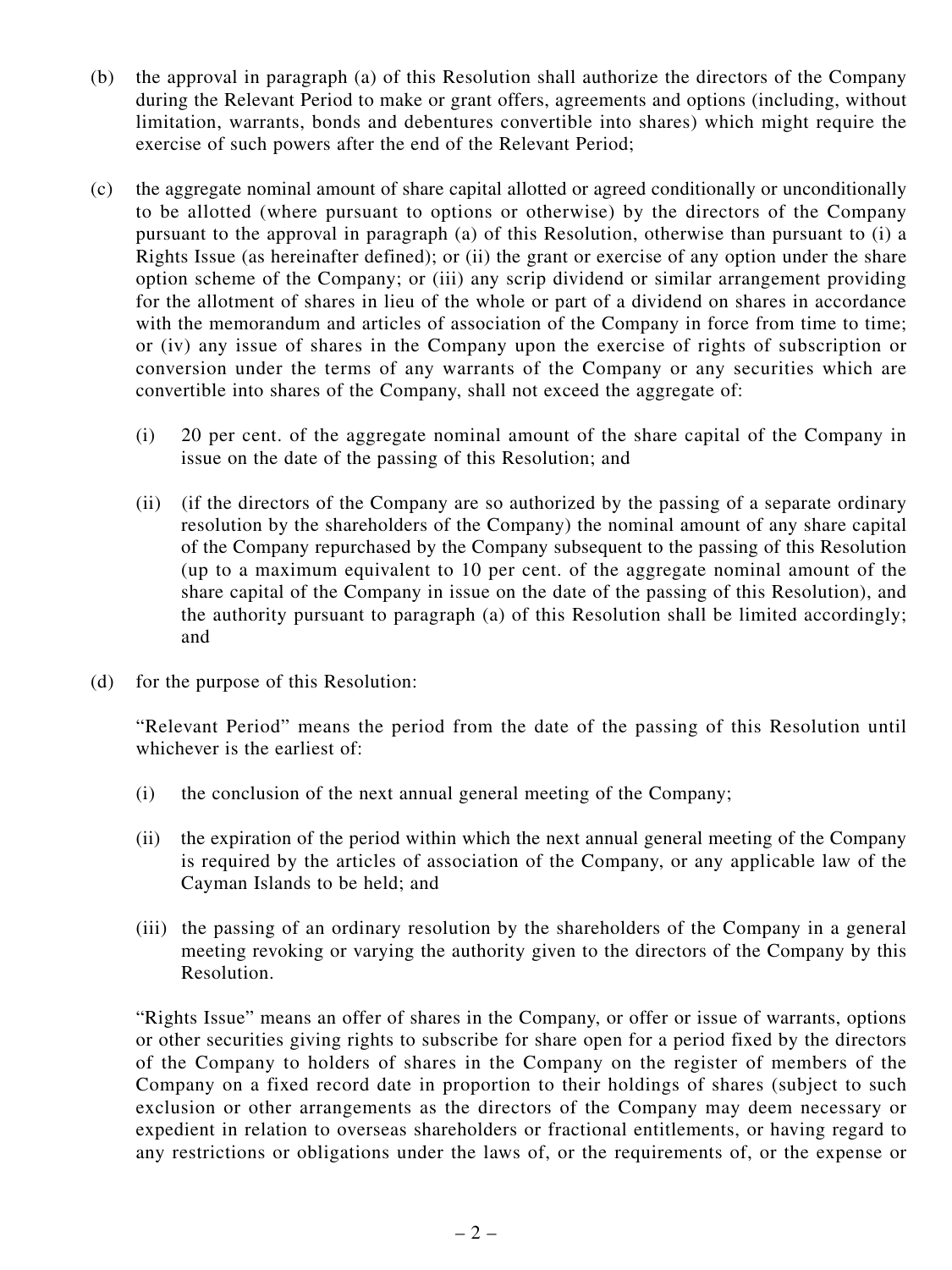delay which may be involved in determining the existence or extent of any restrictions or obligations under the laws of, or the requirements of, any jurisdiction outside Hong Kong or any recognized regulatory body or any stock exchange outside Hong Kong).

## 5. **That**:

- (a) the exercise by the directors of the Company during the Relevant Period of all the powers of the Company to purchase its shares on The Stock Exchange of Hong Kong Limited (the "Stock Exchange") or any other stock exchange on which the shares of the Company may be listed and recognized by the Securities and Futures Commission of Hong Kong and the Stock Exchange for such purpose, and otherwise in accordance with the rules and regulations of the Securities and Futures Commission of Hong Kong, the Stock Exchange, the memorandum and articles of association of the Company, and all applicable laws in this regard, be and the same is hereby generally and unconditionally approved;
- (b) the aggregate nominal amount of shares of the Company which may be purchased by the Company pursuant to the approval in paragraph (a) of this Resolution during the Relevant Period shall not exceed 10 per cent. of the aggregate nominal amount of the share capital of the Company in issue on the date of the passing of this Resolution and the authority pursuant to paragraph (a) of this Resolution shall be limited accordingly; and
- (c) for the purpose of this Resolution:

"Relevant Period" means the period from the date of the passing of this Resolution until whichever is the earliest of:

- (i) the conclusion of the next annual general meeting of the Company;
- (ii) the expiration of the period within which the next annual general meeting of the Company is required by the articles of association of the Company, or any applicable law of the Cayman Islands to be held; and
- (iii) the passing of an ordinary resolution by the shareholders of the Company in a general meeting revoking or varying the authority given to the directors of the Company by this Resolution.
- 6. **That** the directors of the Company be and are hereby authorized to exercise the authority referred to in paragraph (a) of Resolution no. 4 above in respect of the share capital of the Company referred to in sub-paragraph (ii) of paragraph (c) of such Resolution.

By order of the Board **Ong Chor Wei** *Company Secretary*

30 June 2003